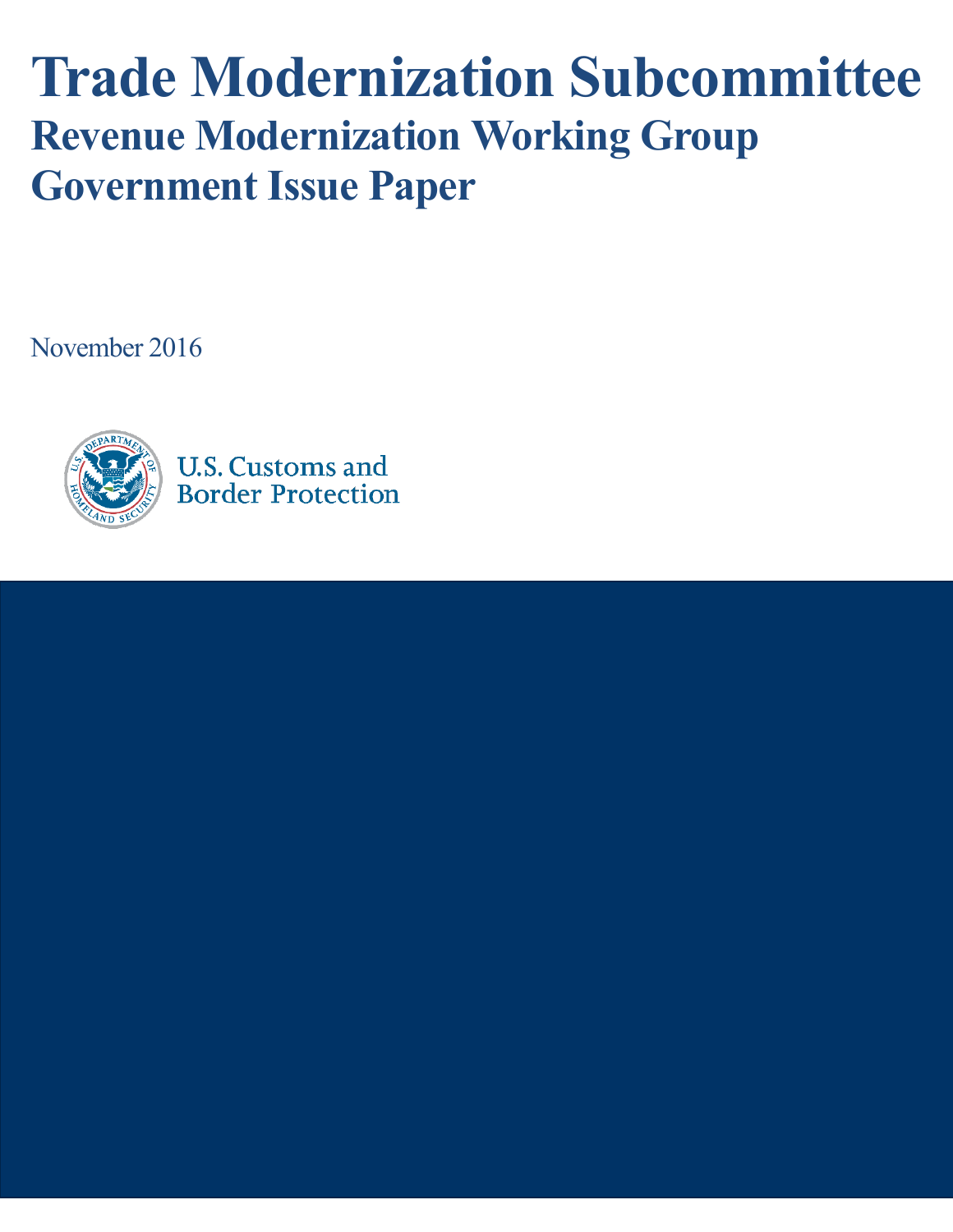## **U.S. CUSTOMS & BORDER PROTECTION REVENUE MODERNIZATION (REV MOD) INITIATIVE**

#### **TALKING POINTS:**

CBP collects approximately \$45 billion annually in duties, taxes and fees, including funding related to the Treasury Forfeiture Fund account and seizure activity. This revenue is used throughout the Government to support critical programs and promotes U.S. trade and travel.

Although CBP collects the majority of revenue electronically, over **\$2.5 billion** is collected through **checks and cash**, and \$1.5 billion (approximately 62.5 percent) is collected at CBP's Ports of Entry (POEs). This manual collection at the POEs equates to approximately 3.4 million time-intensive cash and check transactions by CBP Officers (CBPOs) and mission support staff. This creates inefficiencies at the ports, delaying cargo and traveler movement; that keep CBPOs from focusing on critical security and compliance activities.

#### **BACKGROUND**

Revenue Modernization (Rev Mod) is a multi-year, phased initiative that will:

- Benefit the trade and travel industries and the U.S. economy by simplifying the collections process and providing modern electronic billing and payment options;
- Create operational efficiencies at the Ports of Entry (POEs) by allowing CBP Officers to focus more on critical security and compliance issues;
- Enable access to real-time, reliable financial and operational data to inform decision-making and comply with existing and emerging reporting requirements from Congress, OMB; Treasury, and DHS; and
- Support CBP customs enforcement and Revenue back-office operations by enhancing the speed, accuracy, and controls over collections through direct, electronic deposits.

#### **INTERACTION WITH COAC**

Rev Mod is engaging all stakeholders to provide input, recommendations, and support to CBP and to increase the level of transparency with the Trade and Travel communities. Rev Mod plans to leverage the Advisory Committee on Commercial Operations to CBP (COAC), specifically COAC's Trade Modernization Subcommittee, in these ways:

- Share Rev Mod's findings of gaps, challenges, and modernization requirements. Solicit Trade and Travel community feedback to determine if any are missing and if there are additional considerations of Trade and Travel communities' needs;
- Solicit the Trade and Travel communities' feedback on their fee and duty collection experiences with other countries. Identify which international approaches are most favored and why. Determine what methods of payment are most desirable;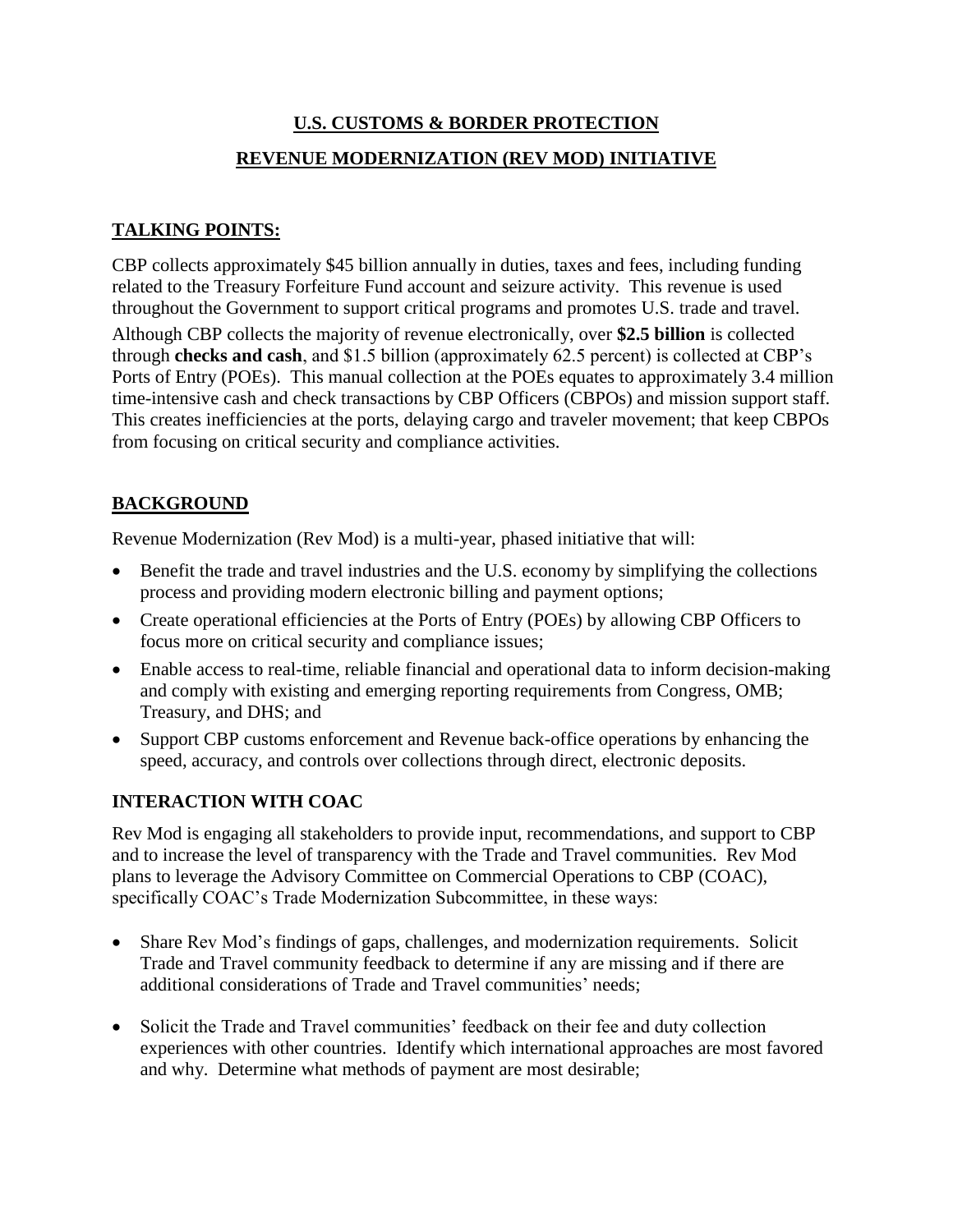- Review Rev Mod's draft To-Be approach with regard to revenue collections. Solicit feedback with regard to stakeholder preferences and feasible alternatives;
- Solicit stakeholder input on Rev Mod's proposed pilots, projects, and pilot locations. As pilots and projects are implemented, solicit ongoing feedback to determine what changes should be made during the pilot to adjust efficiency or address issues; and
- Discuss the feasibility of potential or proposed legislative changes needed to support Rev Mod improvements.

#### **BENEFITS:**

The Revenue Modernization initiative will benefit the trade and travel communities along with CBP in several key areas.

- **Reducing costs by**:
	- Reducing transaction costs, inefficiencies, and the administrative burden for importers, filers, and travelers with fewer manual, paper-based business processes.
	- Eliminating paper check refunds to importers which can often be more expensive to track against ledgers than depositing.
	- Limiting the need of brokers having to go to the ports or customs houses to manually pay duties, taxes, and fees.
- **Increasing efficiencies in collections by**:
	- Transitioning the collections of duties, taxes, and fees out of the ports of entry will help expedite the movement of cargo and people, spurring economic activity in the U.S.
	- Streamlining the reporting of revenue management activities in order for payers to easily know what, and when, it was paid.
- **Introducing business process improvements to facilitate Trade and Travel by**:
	- Encouraging the development and usage of smartphones, Automated Clearing House, Debit/Credit, Electronic Funds Transfer, Pay.gov, PayPal for small and medium businesses, credit cards, foreign exchange transfers, and port kiosks.
	- Improving the ability to provide filers with an accurate, consolidated view of their financial transactions.

### **PROGRESS:**

- May 2016 Finalized As-Is Process Report and Pilot Recommendations
- **June 2016** Began Pilot planning and design to automate Form 368 receipt and Form 1002 Tonnage Tax payment certification
- **June 2016** Began Pilot to implement the use of Smart Safes together with a managed service courier, cash processing and secure intelligent safe management.
- **August 2016** Continued planning activities for Online Payment Options Pilot and Self Service Kiosk Experiment